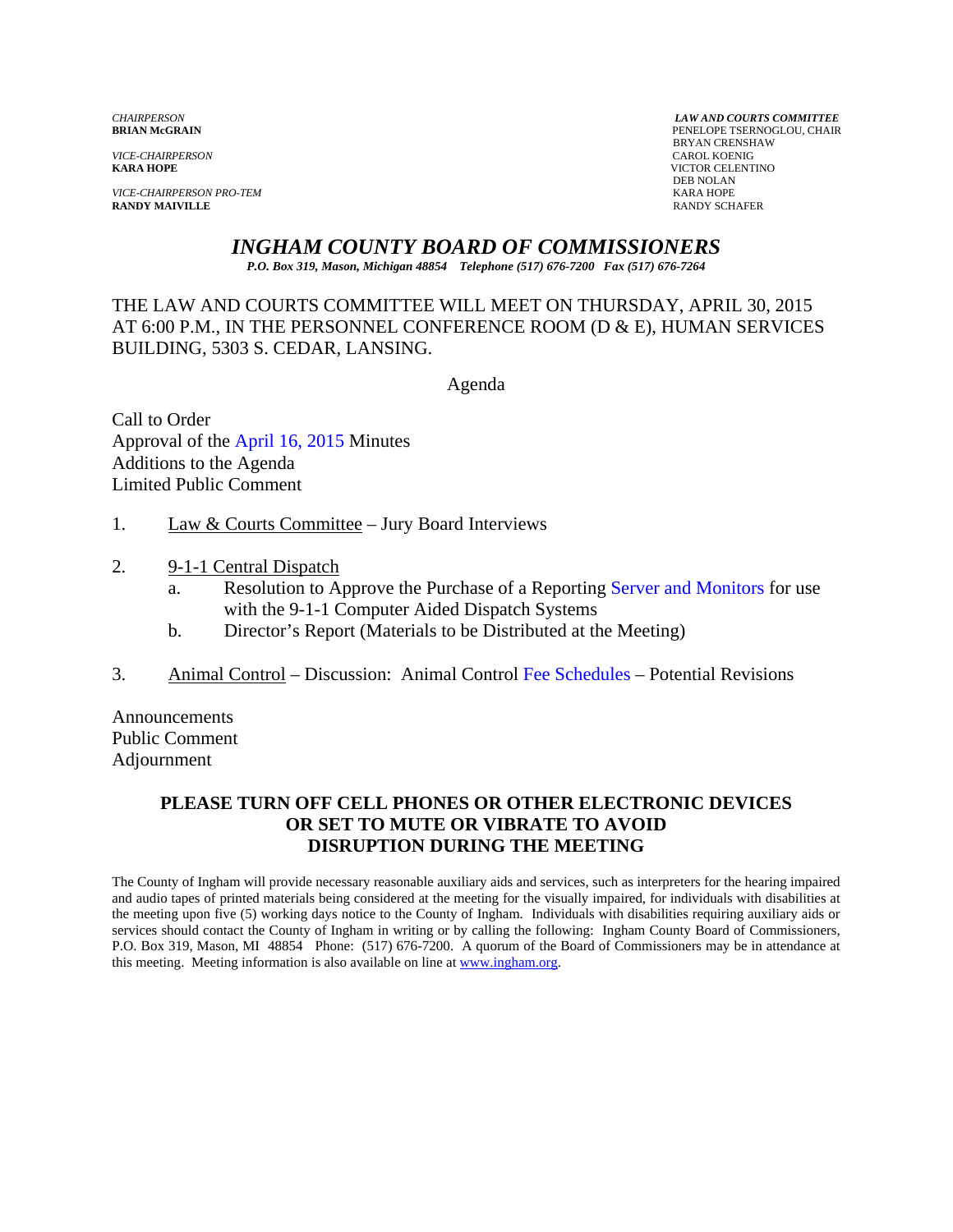# LAW & COURTS COMMITTEE April 16, 2015 Draft Minutes

<span id="page-1-0"></span>

| <b>Members Present:</b> | Tsernoglou, Crenshaw, Celentino (departed at 6:37 p.m.), Koenig (arrived<br>at 6:40 p.m.), Nolan, Schafer and Hope |
|-------------------------|--------------------------------------------------------------------------------------------------------------------|
| <b>Members Absent:</b>  | <b>None</b>                                                                                                        |
| <b>Others Present:</b>  | John Neilsen, Maureen Winslow, Rhonda Swayze, Andrew Seltz, Anne<br>Burns, Ryan Buck, Robin Stites, and others     |

The meeting was called to order by Chairperson Tsernoglou at 6:00 p.m. in Personnel Conference Room "D & E" of the Human Services Building, 5303 S. Cedar Street, Lansing, Michigan.

#### Approval of the April 2, 2015 Minutes

MOVED BY COMM. CRENSHAW, SUPPORTED BY COMM. SCHAFER, TO APPROVE THE MINUTES OF THE APRIL 2, 2015 LAW & COURTS COMMITTEE MEETING.

The minutes were amended as follows:

Chairperson Tsernoglou **Commissioner Hope** asked whether deleting this clause would increase the cost and change the scope of work.

The amendment was considered friendly.

THE MOTION, AS AMENDED, CARRIED UNANIMOUSLY. Absent: Commissioner Koenig.

#### Additions to the Agenda

None.

Pull from Agenda -

# 1. Law & Courts Committee - Jury Board Interviews

Limited Public Comment

None.

# MOVED BY COMM. SCHAFER, SUPPORTED BY COMM. HOPE, TO APPROVE A CONSENT AGENDA CONSISTING OF THE FOLLOWING ACTION ITEMS: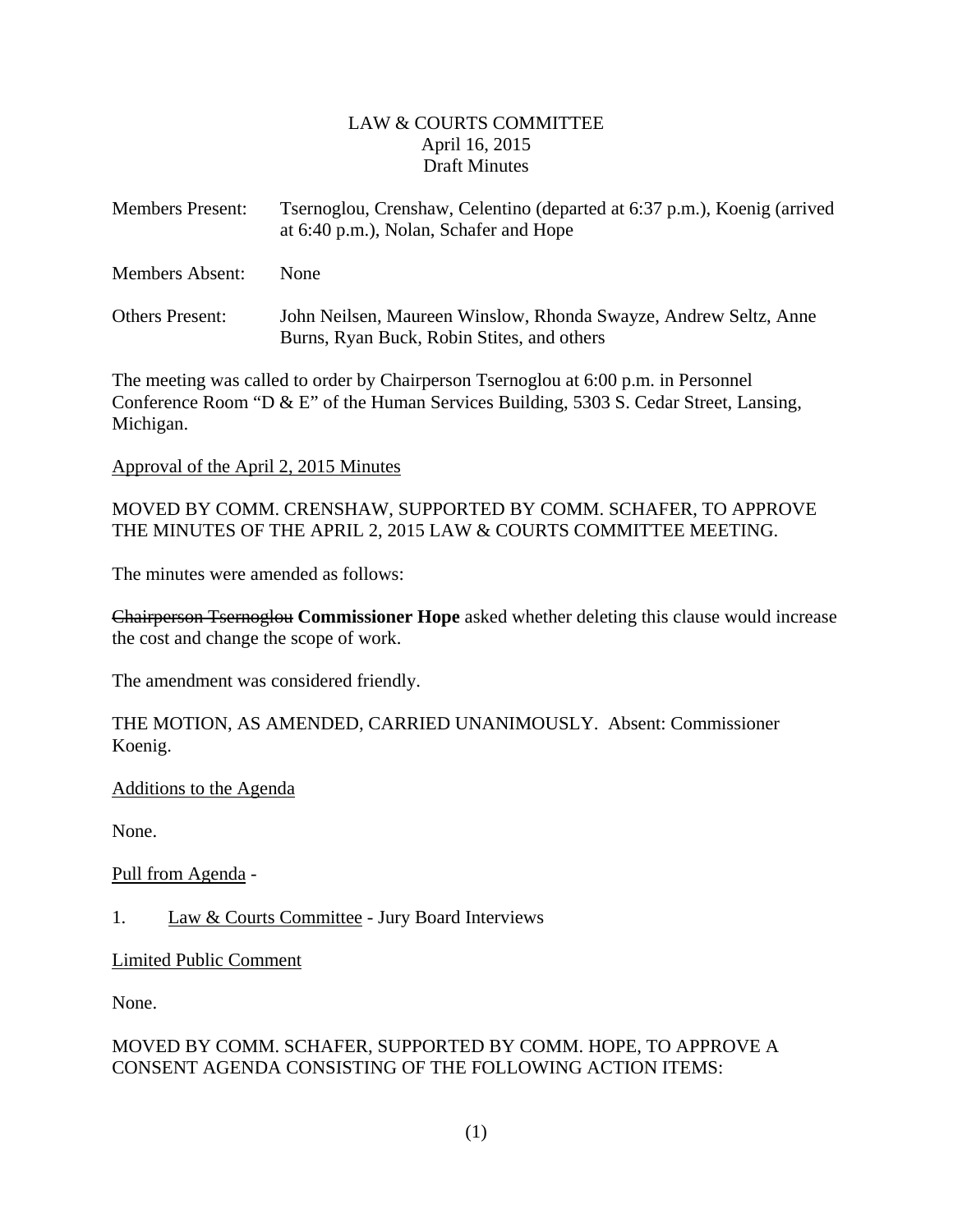- 2. Animal Control Resolution to Authorize an Animal Control Emergency Overcrowding Declaration Policy and to Provide for a Reduced Fee Schedule to Reduce Animal Adoption Fees as Required by the Population within the Animal Shelter
- 3. Community Mental Health Authority of Clinton, Eaton and Ingham Counties Resolution Authorizing Ingham County to Enter into the Ingham County Jail Diversion Interagency Agreement
- 4. Circuit Court / Family Division
	- a. Resolution Honoring Nancy Guill
	- b. Resolution to Authorize Funds for a Replacement Vehicle for the Ingham County Family Center
- 5. Prosecuting Attorney's Office Resolution to Authorize Three Year Contracts for Westlaw Electronic Law Library and Clear Access for Various Ingham County Departments, Offices and Courts

THE MOTION CARRIED UNANIMOUSLY. Absent: Commissioner Koenig.

Please note that later in the meeting, the Committee suspended the rules to allow Commissioner Koenig to vote on the previous motion. Commissioner Koenig voted in favor of the motion.

THE MOTION TO APPROVE THE ITEMS ON THE CONSENT AGENDA CARRIED UNANIMOUSLY. Absent: Commissioner Koenig.

Please note that later in the meeting, the Committee suspended the rules to allow Commissioner Koenig to vote on the previous motion. Commissioner Koenig voted in favor of the motion.

6. Controller's Office - Discussion: Resolution Updating Various Fees for County Services

John Neilsen, Chief Deputy Controller, provided background on this discussion item. He stated that if this resolution were adopted, the County could expect an increase in fee revenue.

Commissioner Schafer stated that some fees related to Animal Control were extreme such as unsterilized canines (three year) licenses among others. He asked Andrew Seltz, Animal Control Director, to address the Committee.

Mr. Seltz stated that the origin of this type of licensure was designed to address the issue of rabies. He further stated that he had interactions with individuals who would rather not purchase a license and take a chance on being issued a fine. Mr. Seltz stated that there should be a difference between the fees for sterilized and unsterilized animals, however the fees should not be increased. He further stated that the Commissioners should look at the intent of licensure fees to help decide what the fees should be.

Commissioner Hope stated that according to the Memorandum from Tim Dolehanty, Controller/Administrator, Animal Control had felt that the high fees would continue to deter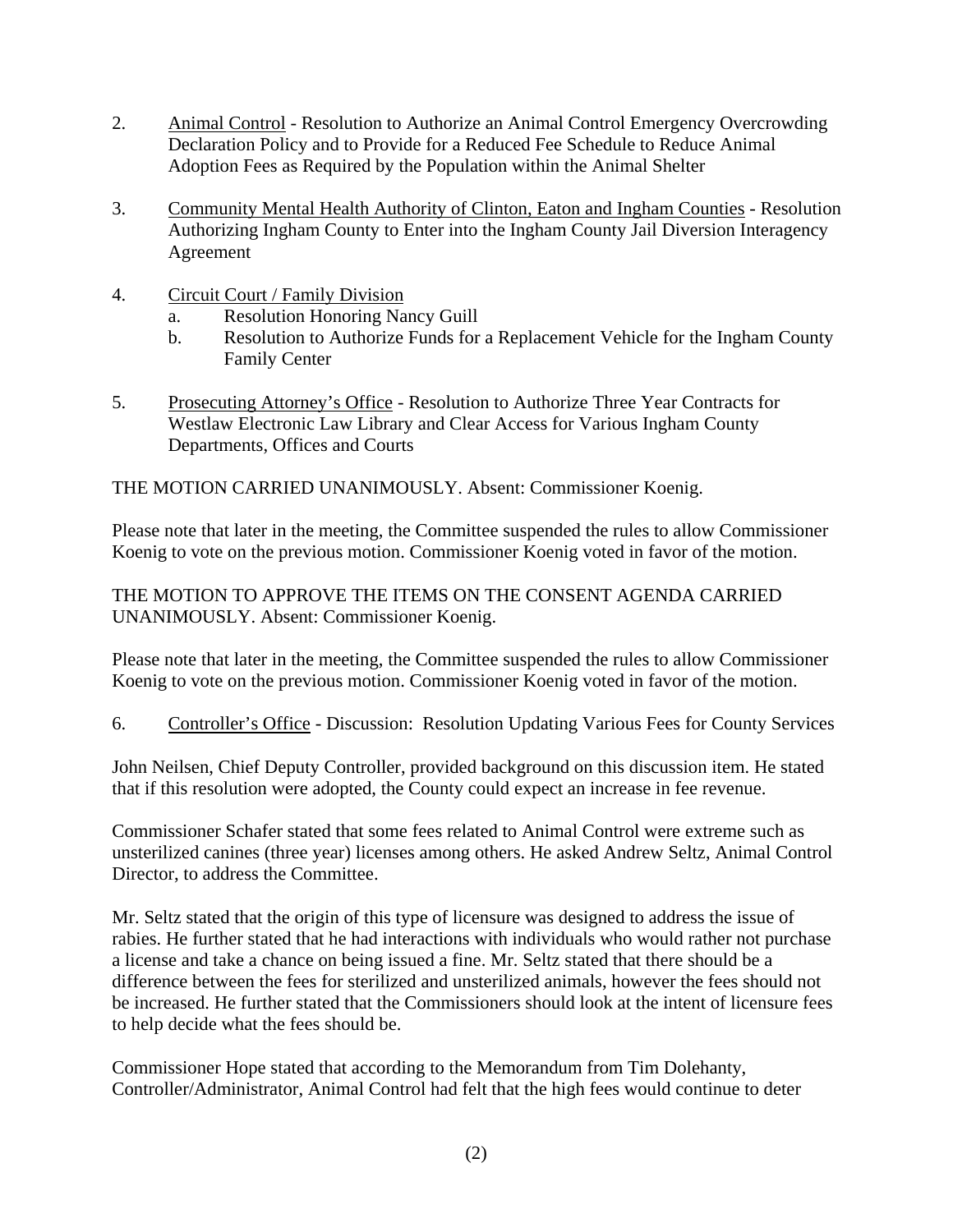animal owners from complying with licensure requirements. She asked whether there were studies that indicated that unsterilized animals were predisposed to run away as opposed to sterilized animals.

Mr. Seltz stated that there were studies that went both ways on the issue.

Discussion.

Commissioner Schafer stated that it was his intent that the licensure requirement continue, but that the fees be lowered.

There was a discussion about fee changes.

Commissioner Hope asked that information be provided on how fee increases and decreases would impact the budget.

Commissioner Schafer stated that much of the discussion hinged on the concept of supply and demand. He further stated that if fees were too high, adoptions would not occur and licenses would not be purchased.

Discussion.

Chairperson Tsernoglou asked for an analysis of the felony case costs and bench warrant fees.

Mr. Neilsen stated that he would have to contact the Circuit Court to provide information on felony case costs. He further stated that bench warrants would be new.

Commissioner Hope stated that the Memorandum stated that the Judges had discretion to set felony case costs in an amount up to \$1,470.

Commissioner Schafer asked for an update on the day rate for the Jail.

Mr. Neilsen stated that the day rate was calculated and billed, however it was the past direction of the Board of Commissioners to not to send unpaid bills to collection. He further stated that some revenue was generated.

Discussion.

Commissioner Schafer stated that he opposed the environmental health fees based on the manner in which they were calculated. He further stated that they were higher than in other Counties.

Commissioner Nolan asked Mr. Neilsen to respond to Commissioner Schafer's comments.

Mr. Neilsen stated that Maximus had performed time studies to determine the fees in 2002 and the Board of Commissioners had approved subsequent increases that were calculated in consideration of the Consumer Price Index.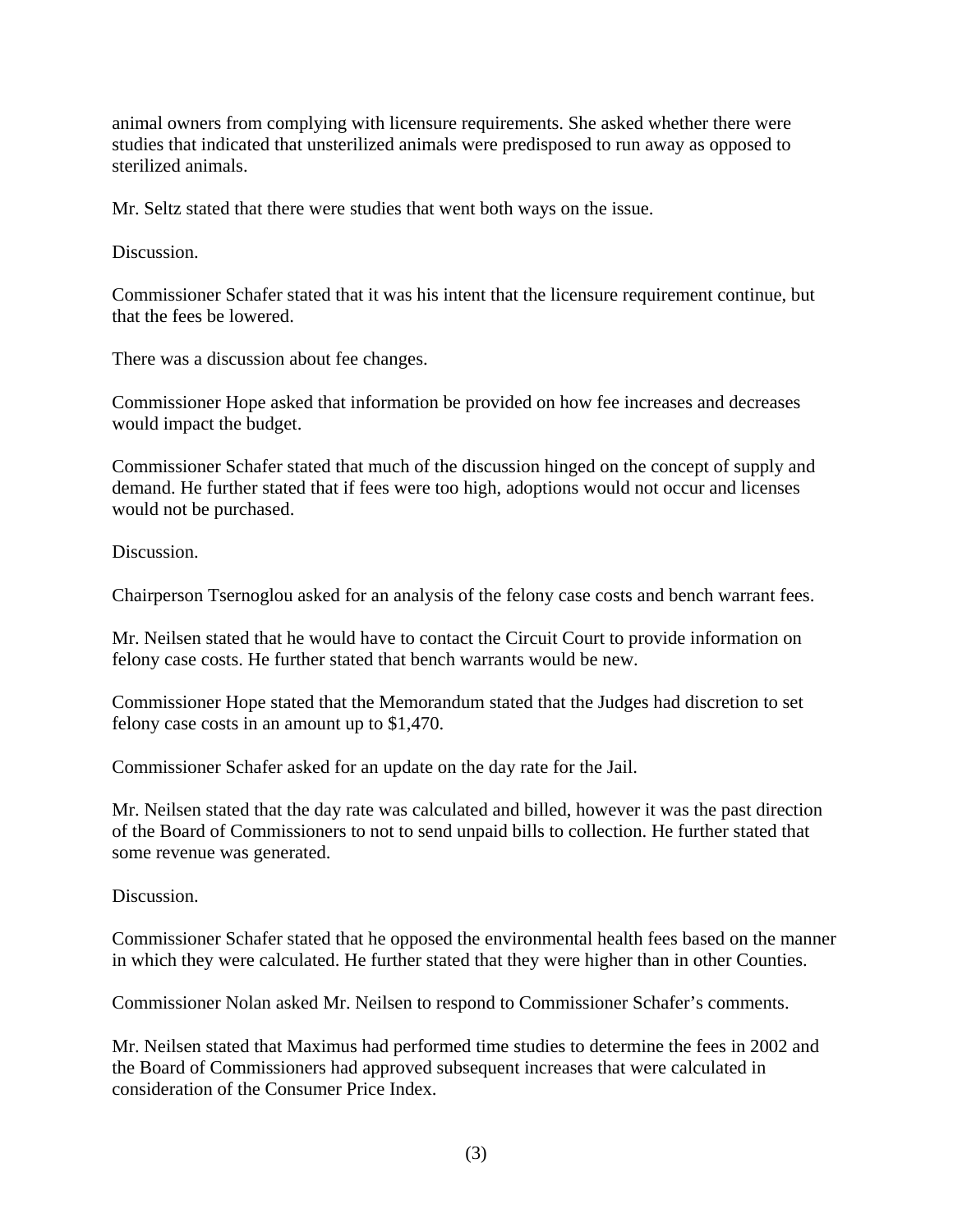Commissioner Hope asked whether this resolution would come to the Committee in the next round as an item to be voted on.

Mr. Neilsen answered yes unless he received direction to postpone the resolution for the meeting after next.

Commissioner Hope stated that since more information would be coming for the Committee in the next round, the Committee could delay taking a vote until the round after that.

Discussion.

#### Announcements

Mr. Neilsen stated he had previously distributed information on the five firms that submitted proposals for the Jail Request for Proposals (RFP). He updated the Committee on the status of the four firms and upcoming steps in the project.

Commissioner Nolan asked how the City of Lansing was incorporated into the ranking process.

Mr. Neilsen stated that Lansing used the same ranking sheet as the County and would have equal representation on the interview panel.

Mr. Neilsen stated that the 9-1-1 Advisory Committee held a meeting earlier today. He provided an update on what transpired at that meeting.

Commissioner Celentino left the meeting at 6:37 p.m.

Mr. Neilsen stated Becky Bennett, Board Coordinator, sent a "Stakeholder's Survey" from the National Animal Care & Control Association (NACCA) to all the commissioners. He requested that the survey be completed so as to guide NACCA during its review of the Animal Control Department.

There was a discussion about the RFP development process for the emergency communications project.

Commissioner Koenig arrived at 6:40 p.m.

Commissioner Hope asked whether the Allegan County RFP was for an upgrade or replacement.

Mr. Neilsen stated that Allegan County RFP was to retain a consultant who would help Allegan County decide whether to pursue an upgrade or replacement, and then guide them through the project from start to finish.

Chairperson Tsernoglou stated that a Law & Courts Committee meeting would occur in the future in which stakeholders for the emergency communications project would be invited. She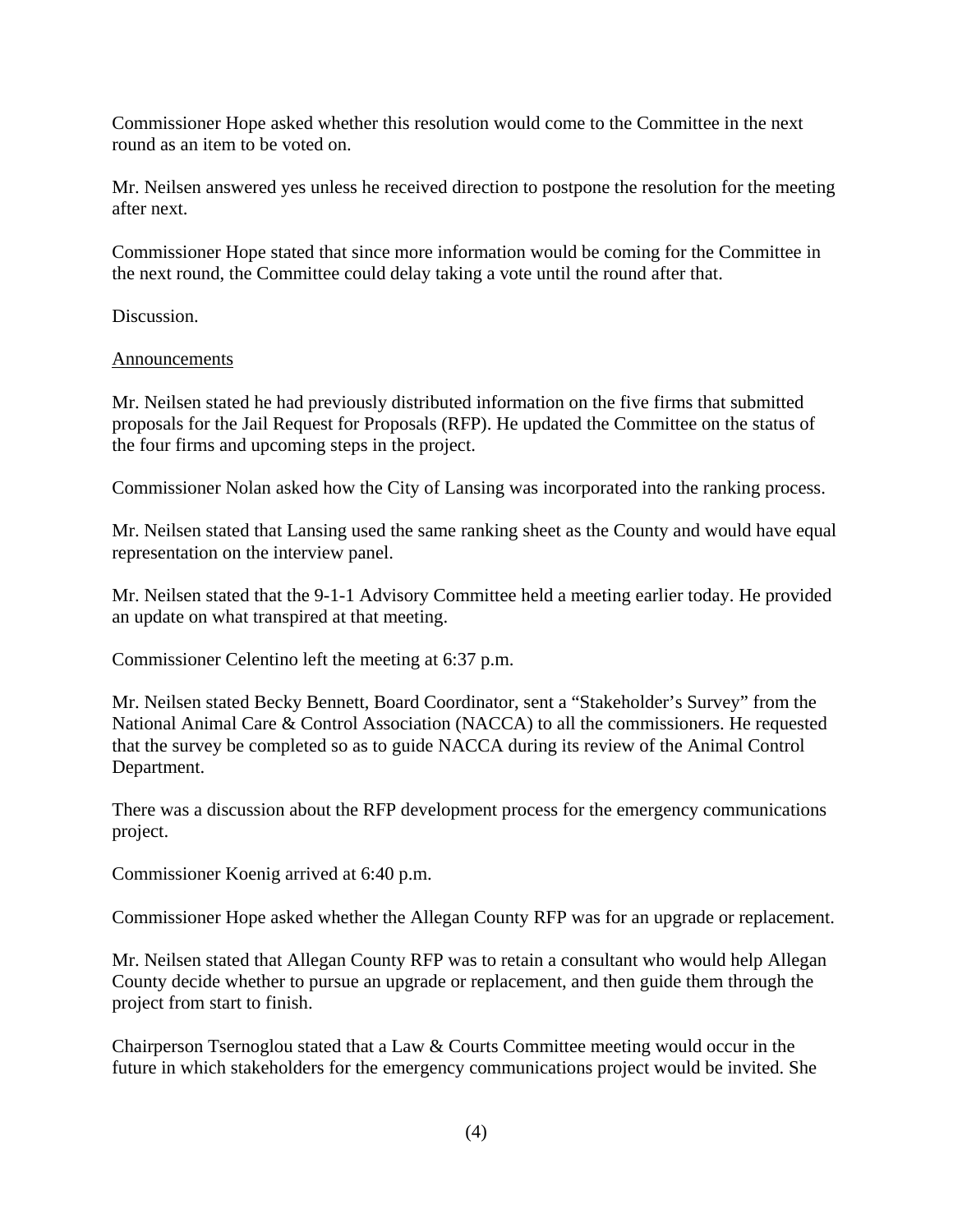further stated police and fire officials, the 9-1-1 Advisory Committee, and vendors could all be invited to attend.

Discussion.

Mr. Neilsen stated that there was presently \$2.8 million in fund balance for 911.

Commissioner Schafer stated he depended on police and fire officials for their expert knowledge. He asked that the 9-1-1 Advisory Committee be respected.

There was a discussion about the format of a meeting to discuss the emergency communications project.

Commissioner Crenshaw stated that he would be absent from the next Law & Courts Committee meeting.

MOVED BY COMM. SCHAFER, SUPPORTED BY COMM. HOPE, TO SUSPEND THE RULES AND ALLOW COMMISSIONER KOENIG TO VOTE ON THE CONSENT AGENDA.

THE MOTION CARRIED UNANIMOUSLY. Absent: Commissioner Celentino.

Commissioner Koenig voted "aye" on both the consent agenda and the action items on the consent agenda.

Commissioner Hope stated that she would be absent from the next Law & Courts Committee meeting.

Commissioner Nolan announced that tomorrow, Friday, April 17 from 11:00 a.m. to 1:00 p.m. the Mobile Dental Unit would be featured in front of the Human Services Building. She further announced that there would be a ribbon cutting ceremony at 12:30 p.m. Commissioner Nolan invited all to attend the event.

Commissioner Nolan announced that the 39th Annual Awards Recognition Ceremony was scheduled for Wednesday, April 29 from 2:30 p.m. to 5:00 p.m. at the Fair Grounds Community Hall. She stated that the Ceremony was to recognize County employees' hard work and outstanding service to the County and its residents. Commissioner Nolan invited all commissioners to attend the event.

#### Public Comment

None.

#### Adjournment

The meeting was adjourned at 6:56 p.m.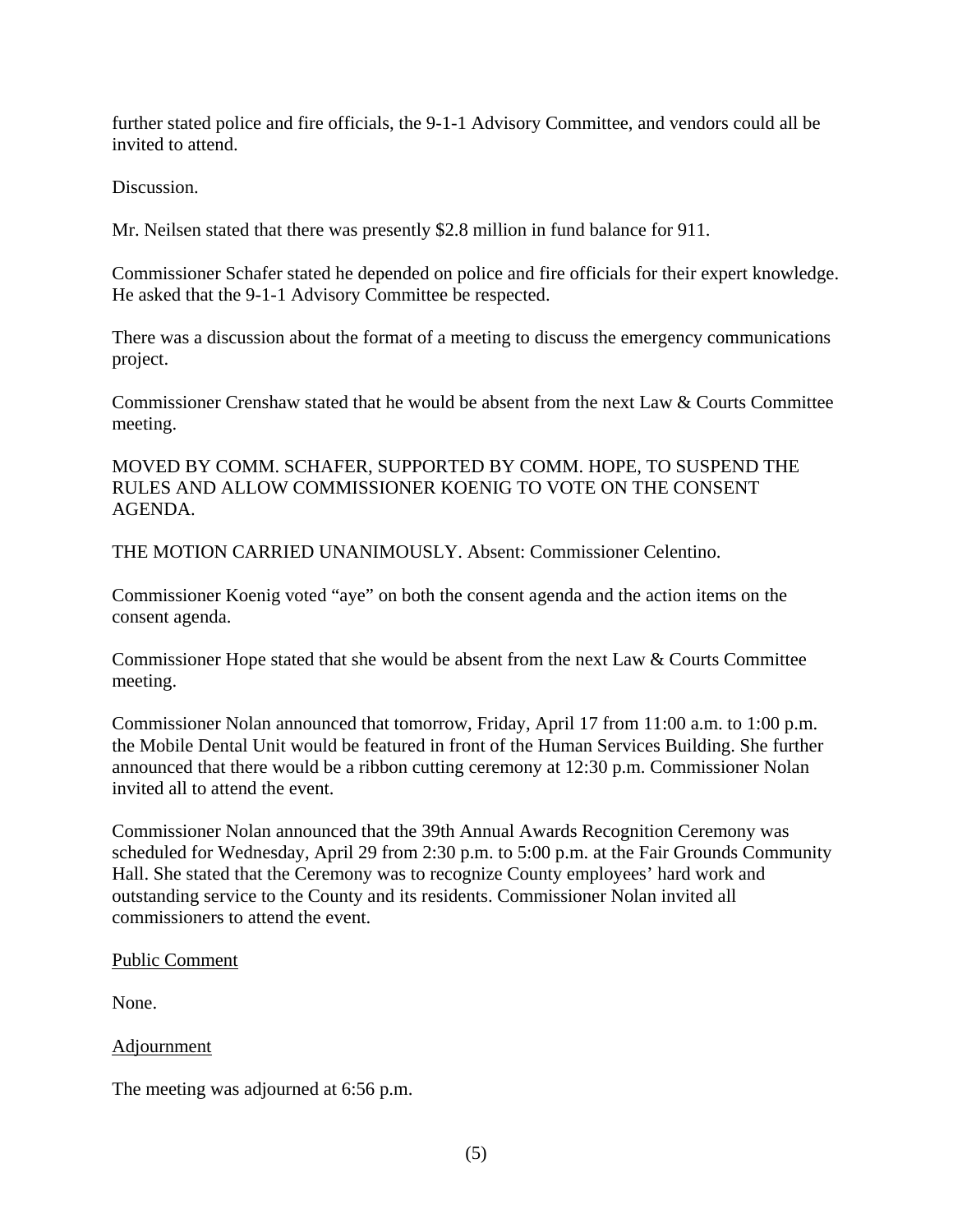# **APRIL 30, 2015 LAW & COURTS AGENDA STAFF REVIEW SUMMARY**

# **RESOLUTION ACTION ITEMS:**

# **The Chief Deputy Controller is recommending approval of the following resolutions and other actions of the Committee:**

# *1. Law & Courts Committee – Jury Board Interviews*

This is a joint appointment by the Board of Commissioners and the Circuit Court.

### *2a. 9-1-1 Central Dispatch - Resolution to Approve the Purchase of a Reporting Server and Monitors for Use with the 9-1-1 Computer Aided Dispatch Systems*

This resolution authorizes a contract/purchase order to purchase a Reporting Server and Software from TriTech and thirty six monitors from Dell at a cost not to exceed \$36,000 from the 9-1-1 Emergency Telephone Dispatch Services – 911 Fund balance. On April 14, the new Computer Aided Dispatch System went live. One of the needs identified outside of the budget is a Report Server for \$27,554 and thirty six 27 inch monitors to reduce the number of screens from four to three at the telecommunicator's workstations. (\$228.18  $*$  36 = \$8,214.48) See attached communication for details.

#### **Discussion Items:**

- *2b. 9-1-1 Central Dispatch Directors Report (Materials to be distributed at the Meeting)*
- *3. Controller's Office Discussion Item: Animal Control Fee Schedules Potential Revisions*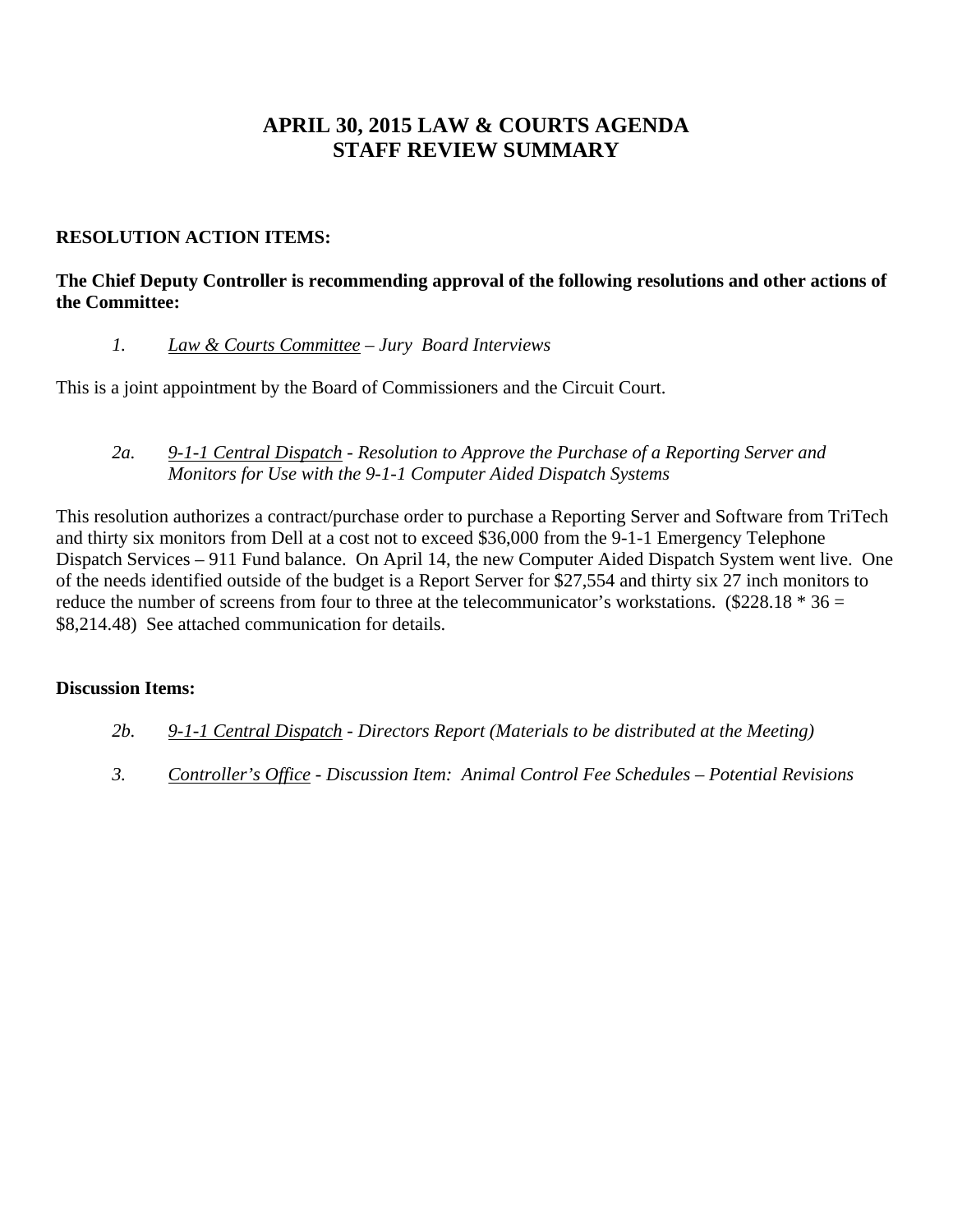#### **Agenda Item 2a**

<span id="page-7-0"></span>

| To:   | Ingham County Law and Courts and Finance Committees |
|-------|-----------------------------------------------------|
| From: | Lance Langdon, Director 9-1-1                       |
| Date: | April 22, 2015                                      |
| Re:   | <b>Request for Reporting Server and Monitors</b>    |

With the roll out of our new CAD (Computer Aided Dispatch) system, the original pricing had included a replacement of all the systems we currently had in place. The system went live the morning of April 14, 2015 and calls are now being processed using the new system. The installation of the system included new workstation PC's and thirteen 27 inch monitors, among many other servers and programs.

One thing that was not included that is being found as a great need; is a reporting server. There are programs that agencies want to connect to CAD to pull data for various items, to include alarm billing, run informational and status applications as well as other reporting systems. To do this currently with only the production server, these outside programs can and have a negative effect on the system. With a reporting server, the data from CAD is pushed to this server and the reporting and connections can then access the data on that server rather than having an impact on the production side of CAD. A quote for this system to be put in place has been received in the amount of \$27,554.00.

We have added 27 inch monitors to several of our work stations. One position was set up with three large 27 inch monitors instead of the 4 smaller monitors to accommodate an employee's needs. The size of the text on the many windows of CAD information has been an issue reported by staff as we went live, reporting that the text is hard to read on our current smaller monitors. As we set up a position with 3 monitors, we have had many comments from staff that it makes things much easier to see. Additionally, as staff moves from one position to another as they do often, a mix of monitor set ups cause them to lose windows at times. As a result we would like to change the monitors where CAD is used to the 27 inch models. We would need 34 more monitors to do this and would also like to add 2 spares for replacement as problems or service work is needed. The cost for these monitors is \$228.18 each for a total cost of \$8,214.48.

The total cost for these two projects that would improve and enhance the operations and allow for staff to work more comfortably with the system, is respectfully being requested with a cost not to exceed \$36,000.00, from the 9-1-1 Fund as this was not a budgeted purchase.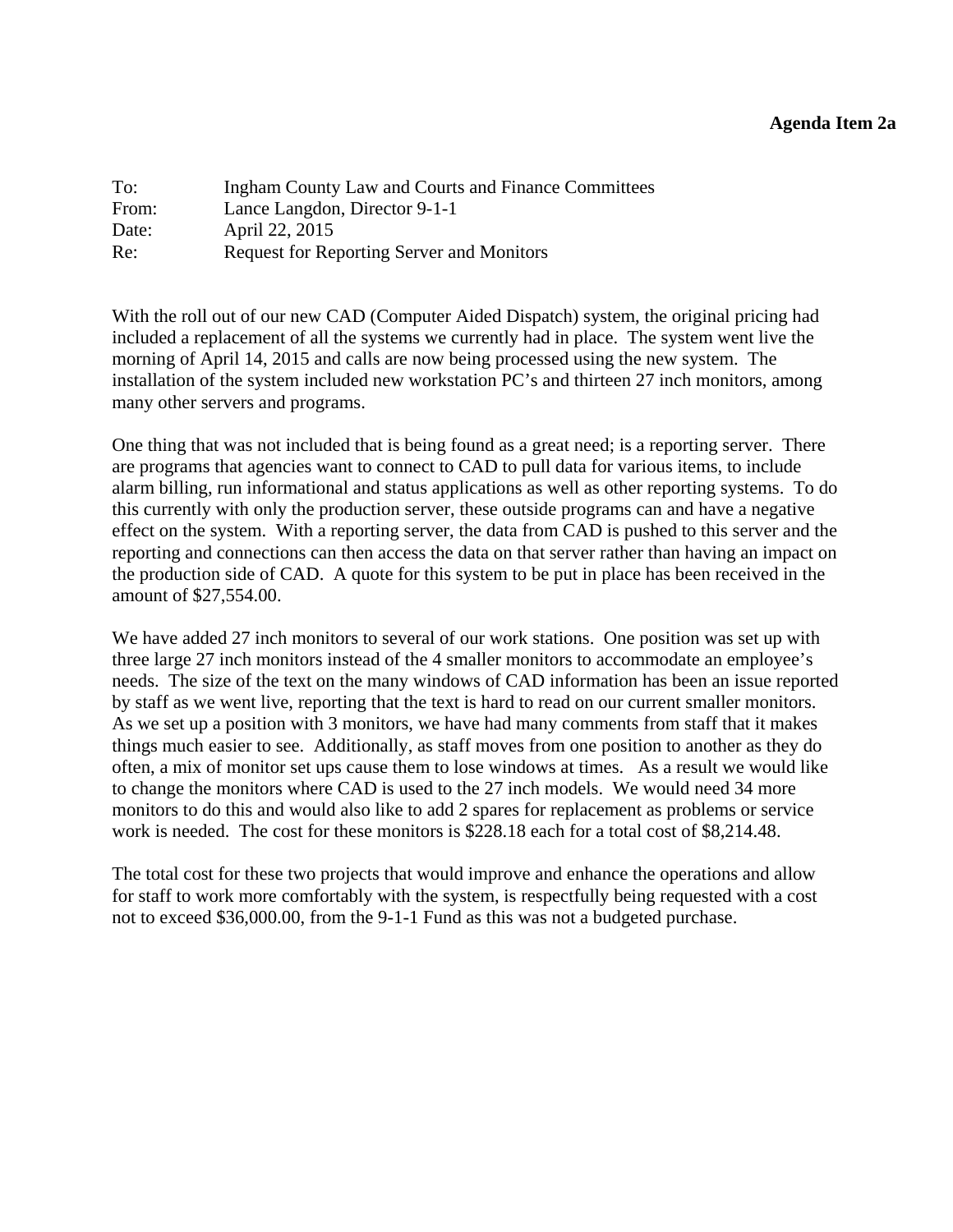Introduced by the Law & Courts and Finance Committees of the:

# INGHAM COUNTY BOARD OF COMMISSIONERS

## **RESOLUTION TO APPROVE THE PURCHASE OF A REPORTING SERVER AND MONITORS FOR USE WITH THE 9-1-1 COMPUTER AIDED DISPATCH SYSTEMS**

WHEREAS, the Ingham County Board of Commissioners has established a Consolidated 9-1-1 Emergency Dispatch Center that opened June 27, 2012; and

WHEREAS, the Ingham County Board of Commissioners has approved the purchase of a new TriTech computer aided dispatch system (Resolution #14-081) which was installed and implemented on April 14, 2015; and

WHEREAS, the 9-1-1 Director, IT staff and staff members working with the system have found the need for additional equipment, a reporting server to allow for increased efficiency of the system and larger monitors to increase the ease of use by staff members; and

WHEREAS, quotes have been received to add a reporting server and new larger monitors to the system totaling \$35,768.48 from TriTech and Dell.

THEREFORE BE IT RESOLVED, that the Ingham County Board of Commissioners authorizes a contract/purchase order to purchase a Reporting Server and Software from TriTech and thirty six monitors from Dell at a cost not to exceed \$36,000 from the 9-1-1 Emergency Telephone Dispatch Services - 911 Fund balance.

BE IT FURTHER RESOLVED, that the Chairperson of the Board of Commissioners is authorized to sign any necessary contract/purchase order documents on behalf of the County after approval as to form by the County Attorney.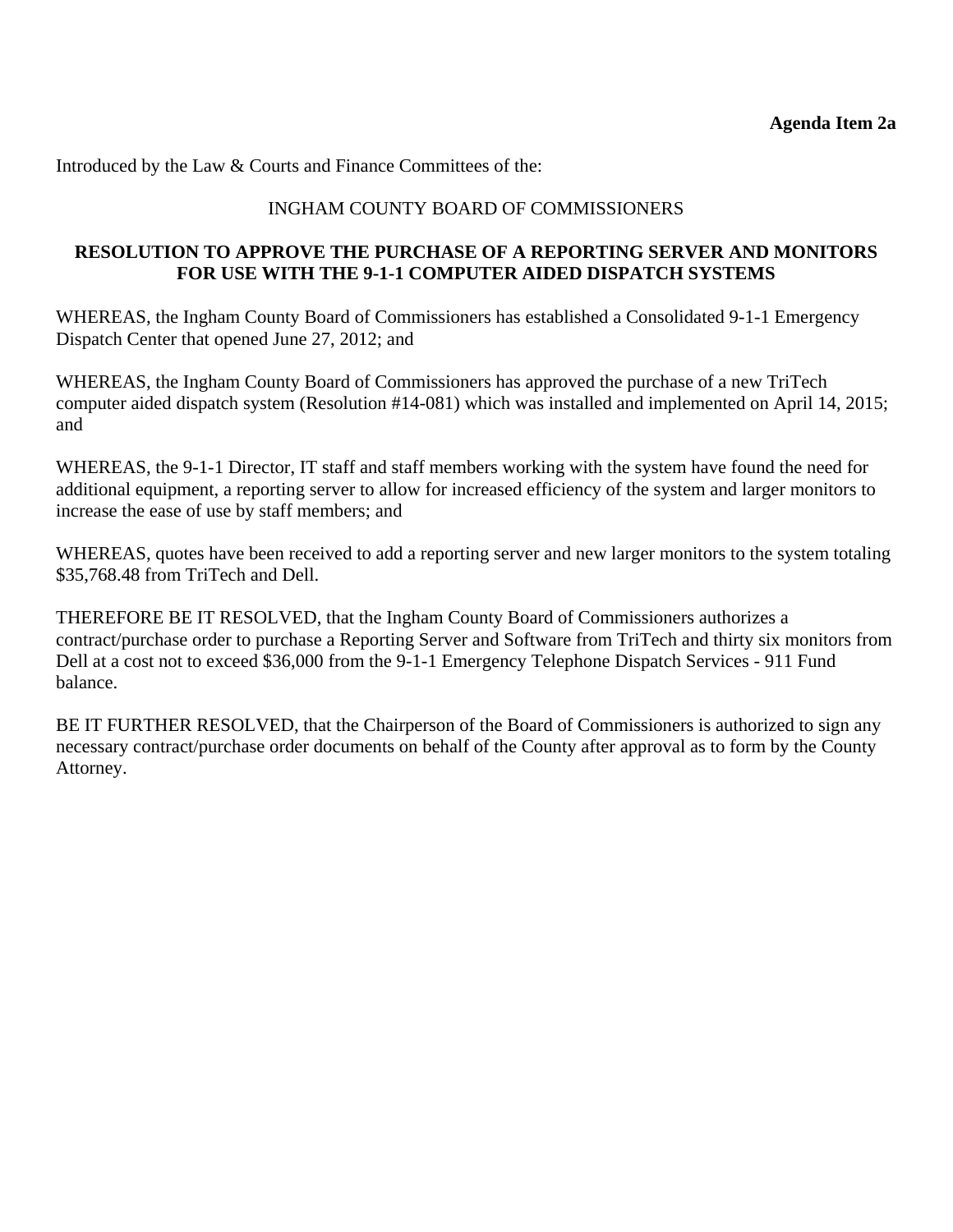# **Agenda Item 3**

<span id="page-9-0"></span>

| To:   | Law and Courts and Finance Committee's             |
|-------|----------------------------------------------------|
| From: | John Neilsen, Chief Deputy Controller              |
| Date: | April 22, 2015                                     |
| Re:   | Animal Control Fee Schedules – Potential Revisions |

#### Commissioners:

At the Law & Courts Committee meeting on April 16, 2015 a discussion was held on the proposed fee increases for 2016.

It was agreed that some additional information would be sent out to the Committee including:

- 1) Under separate cover, Ms. Bennett sent out a copy of the fees being charged by Ingham County in comparison to several other Counties and Humane Societies.
- 2) Under separate cover, I sent out a summary of the Maximus Study which verified that it was a fully loaded cost method to determine the true costs of providing services and the appropriate associated fees.

We have now evaluated Director Seltz's "what if reduction in fees scenario" and have calculated an estimated annual reduction in revenue of \$266,640 if they were to be enacted. (see attached proposed fee reduction schedule)

As you can see the proposal is to reduce ten different fees and to create four new fees.

In the area of Enforcement/Dog License Fees, there are five proposed fee reductions and the establishment of four new Senior Citizen fee's at a reduced level if you are 65 or older.

In the area of Boarding Fees there are two proposed fee reductions.

In the area of Animal Redemption are the remaining three proposed fee reductions.

The 2015 Animal Control adopted budget has a total of \$704,992 in revenue. Based on the calculated revenue loss using the estimated units of service provided by the Animal Control Department, this could result in a reduction from \$704,992 to \$438,352 or a reduction of thirty eight percent (38 %).

Whereas Ingham County does have in general higher fees in providing Animal Control Services, it should be pointed out that Ingham County has historically spent much more on animal control services than virtually any County in the state. (see attached excerpt from the Kent County cost study for Animal Control Services)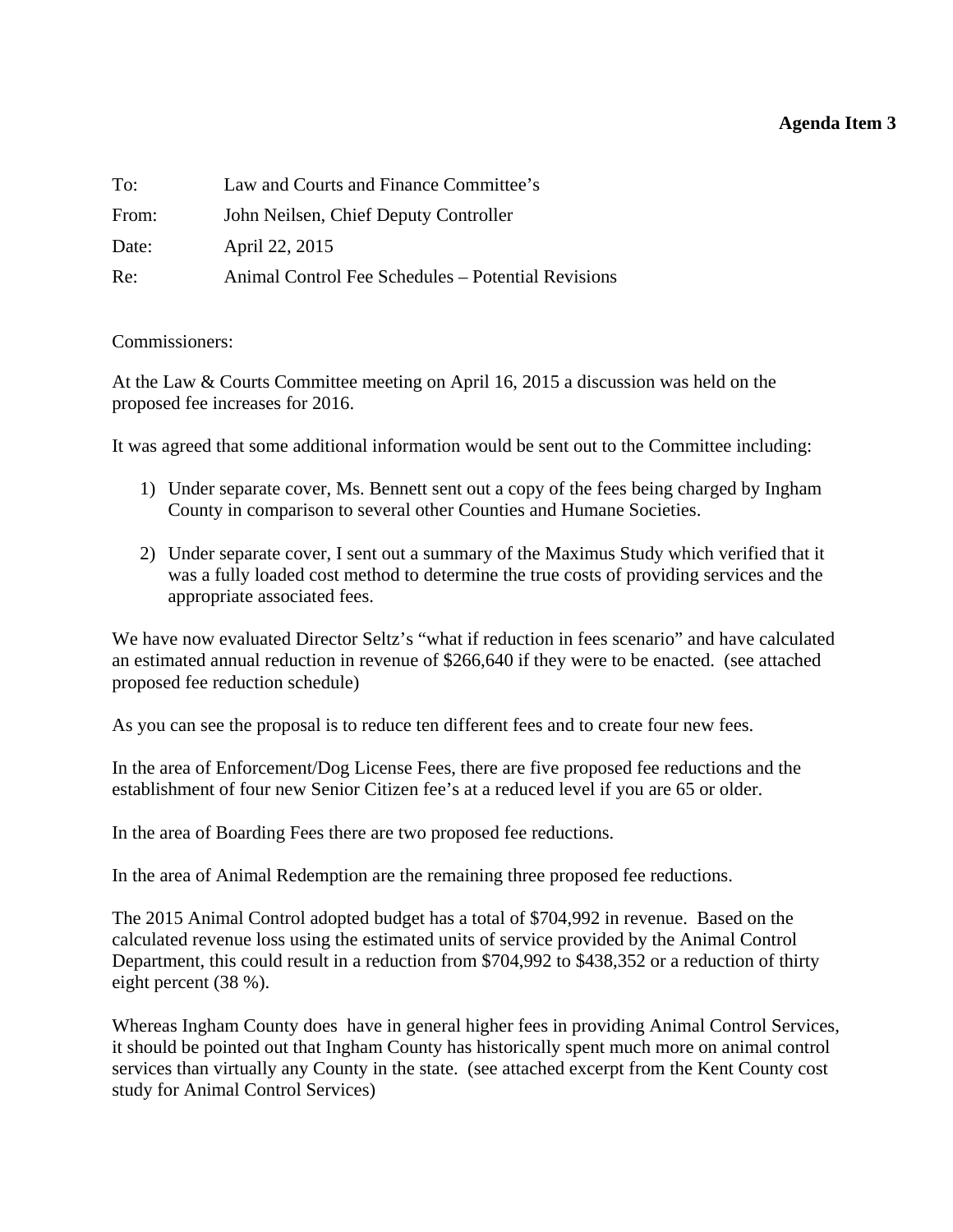For these reasons, the Controller's Office does not recommend such dramatic fee/revenue reductions going into the 2016 budget.

We can continue to discuss at the staff level fee reductions on a more limited strategic basis between now and adoption of the 2016 Animal Control budget if that is the direction the Committee would like to explore.

cc: Andy Seltz Tim Dolehanty Teri Morton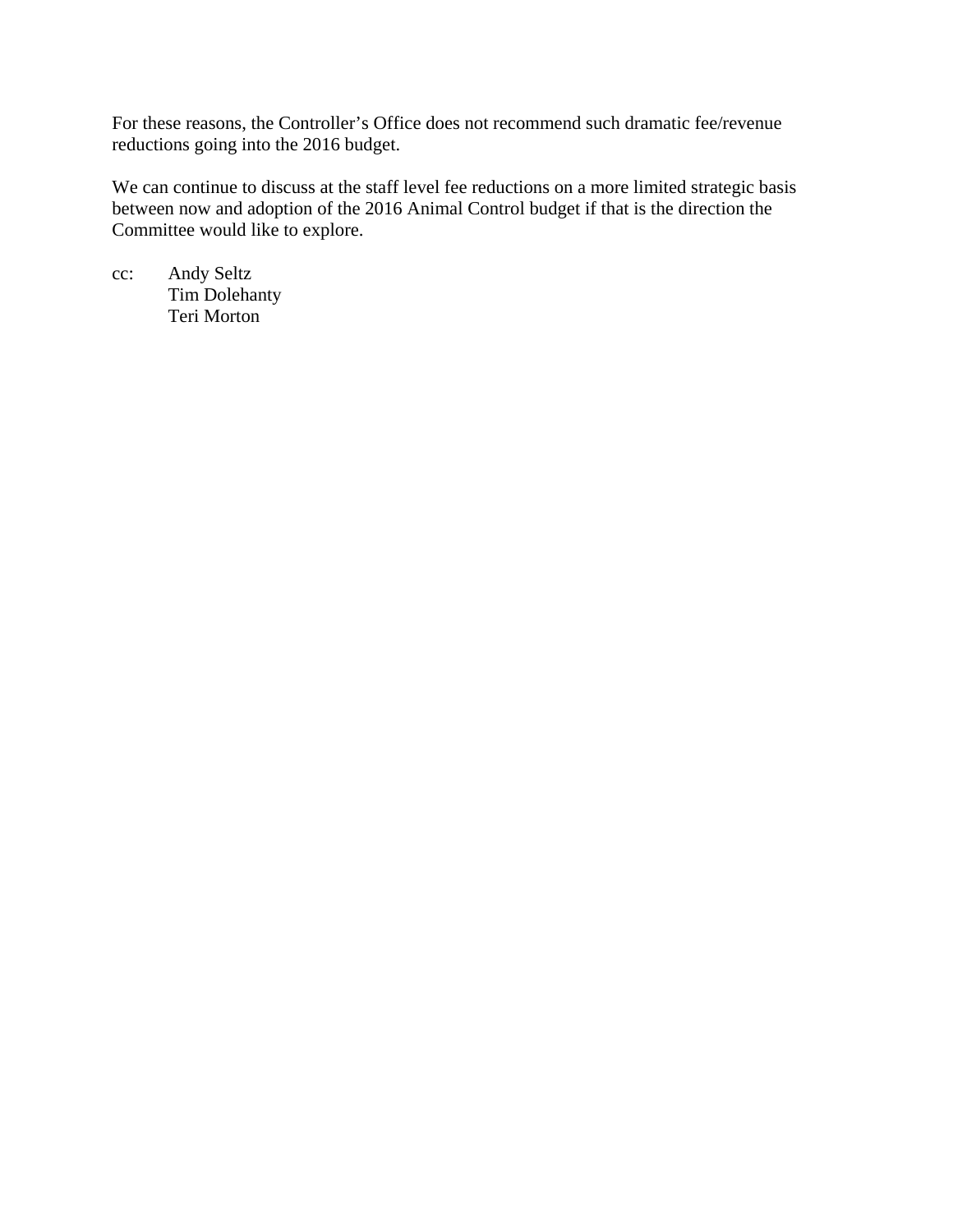#### **Agenda Item 3**

#### MEMORANDUM FOR RECORD April 17, 2015

SUBJECT: 2016 Update of County Fees

On March 6, 2015; the Department of Animal Control submitted a Memorandum for Record recommending that specific Animal Control fees not be increased for Fiscal Year 2016. Included in those fees are as follows:

- 1. Dog License Fees
- 2. Animal Boarding Fees
- 3. Animal Redemption Fees

During the Law and Courts Committee meeting of April 16, 2015; conversation ensued in reference to fee recommendations for the aforementioned categories.

The Department of Animal Control recommends that the following fees be reduced to the following for Fiscal Year 2016:

Redemption Fees:

 $1<sup>st</sup>$  - \$25.00<br>  $2<sup>nd</sup>$  - \$40.00  $2<sup>nd</sup>$  - \$40.00<br> $3<sup>rd</sup>$  - \$70.00  $$70.00$ 

Boarding, Day - \$20.00 Boarding, Aggressive - \$0.00

Licensing, 1 year:

Sterilized - \$14.00 (No change) Sterilized Delinquent - \$24.00 Senior 65+ - \$7.00 (New Category)

Unsterilized - \$40.00 Unsterilized Delinquent - \$80.00 Senior 65+ - \$20.00 (New Category)

Licensing, 3 year:

Sterilized - \$34.00 (No change) Sterilized Delinquent - \$68.00 (No change) Senior 65+ - \$17.00 (New Category)

Unsterilized - \$100.00 Unsterilized Delinquent - \$200.00 Senior 65+ - \$50.00 (New Category)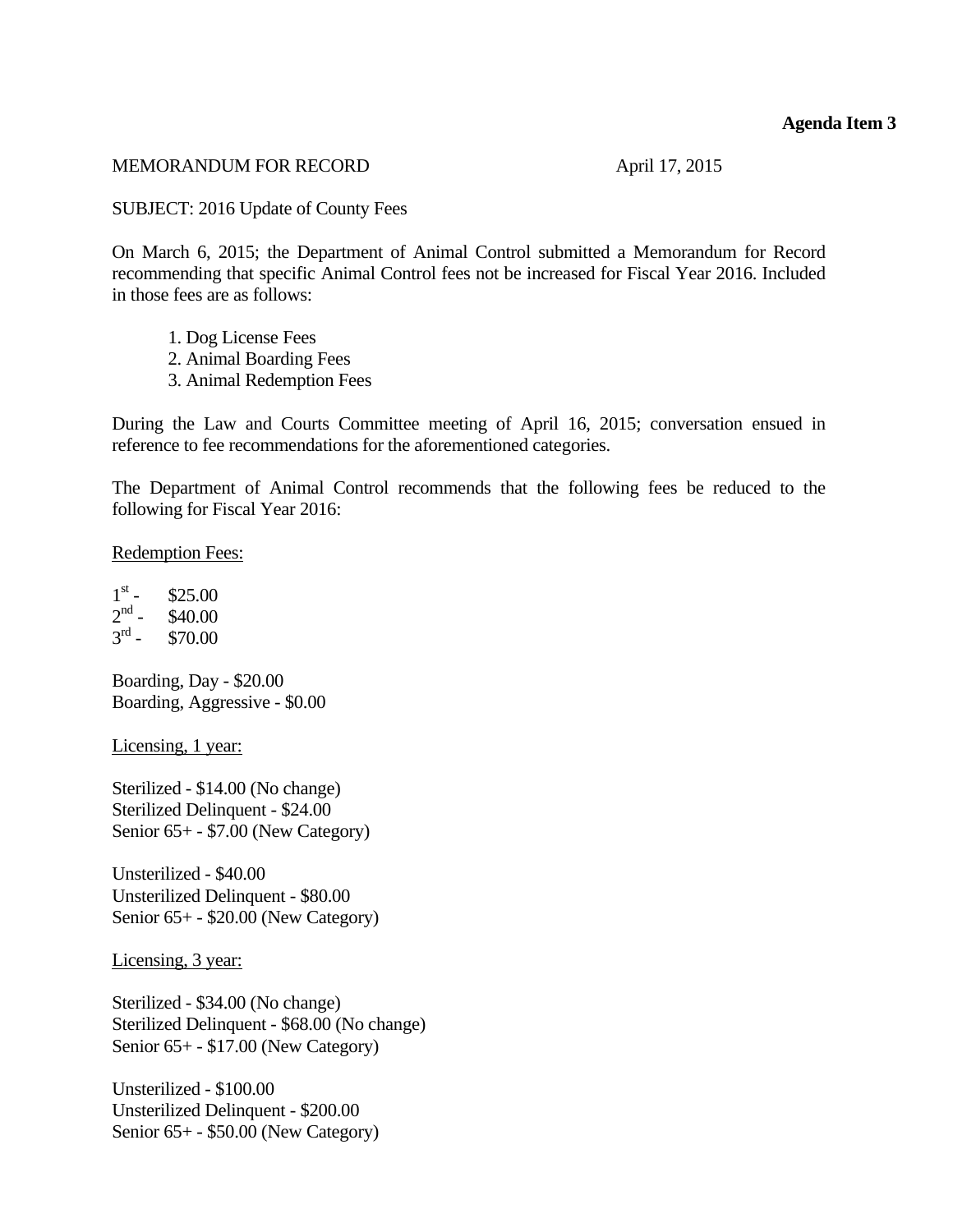Fees were determined based upon a comparison study which indicated Ingham County had the highest fees across all categories with comparable counties. Fee reductions still realize the county as having the highest fees across most categories while still bringing fees in line with comparable counties.

Continued fee increases have an adverse effect on four key departmental performance measure areas to include:

- 1. Reclamation rates of lost/found animals from the shelter.
- 2. Return to owner rates of found animals.
- 3. Dog licensing rates.
- 4. Animal euthanasia rates.

Excessively high fees will continue to deter animal owners from complying with licensing requirements and reclaiming lost/found animals which all correlate to higher euthanasia rates and the coinciding increased labor/maintenance costs to maintain additional animals.

Ancher Alt

Andrew Seltz, Director Ingham County Animal Control

Enclosure: Price Comparison Spreadsheet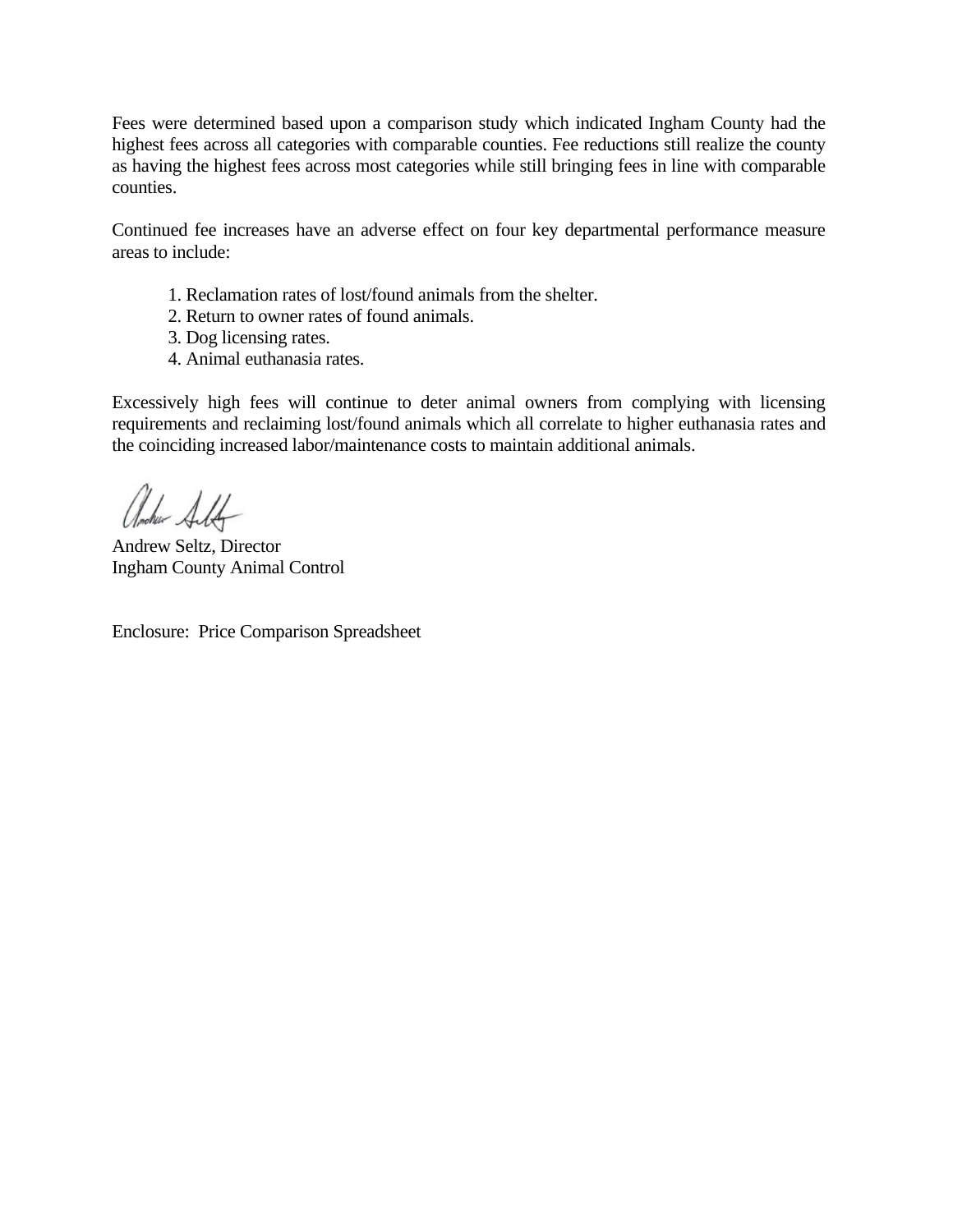|                              | Ingham County<br>(282, 234) | Kalamazoo County<br>(256, 725)                                          | Livingston County<br>(184, 443) | <b>Eaton County</b><br>(108, 348) | Kent County (621,700)              | Capital Area Humane<br>Society | Humane Society of<br>West Michigan |
|------------------------------|-----------------------------|-------------------------------------------------------------------------|---------------------------------|-----------------------------------|------------------------------------|--------------------------------|------------------------------------|
| Redemption                   |                             |                                                                         |                                 |                                   |                                    |                                |                                    |
| 1st                          | \$39.00                     | \$25.00                                                                 | Dogs/Cats                       |                                   |                                    | N/A                            | N/A                                |
| 2nd                          | \$49.00                     | \$40.00                                                                 | \$25.00/\$10.00                 | \$20.00                           | \$25.00                            | N/A                            | N/A                                |
| 3rd                          | \$100.00                    | \$70.00                                                                 | \$50.00/\$25.00                 | \$30.00                           | \$25.00                            | N/A                            | N/A                                |
| <b>Sterilization Deposit</b> | \$78.00                     | None                                                                    | \$100.00/\$75.00                | \$50.00                           | \$25.00                            | N/A                            | N/A                                |
|                              |                             |                                                                         | None                            | None                              | None                               |                                |                                    |
| Boarding, Day                | \$33.00                     | \$12.00                                                                 | \$20.00/\$10.00                 | \$5.00 1st/\$4.00 on              | \$17.00                            | N/A                            | N/A                                |
| <b>Boarding, Aggressive</b>  | \$75.00                     | None                                                                    | None                            | None                              | *150.00 Q-Impound Fee              | N/A                            | N/A                                |
| Licensing, 1 year            |                             |                                                                         |                                 |                                   |                                    |                                |                                    |
| Sterilized                   |                             |                                                                         |                                 |                                   |                                    |                                |                                    |
|                              | \$14.00                     | \$10.00                                                                 | \$10.00                         | \$10.00                           | \$12.00                            | N/A                            | N/A                                |
| Sterilized - Delinquent      | \$46.00                     | \$25.00                                                                 | \$20.00                         | \$30.00                           | \$12.00                            | N/A                            | N/A                                |
| Unsterilized                 | \$70.00                     |                                                                         |                                 |                                   | Senior \$6.00                      |                                |                                    |
| Unsterilized - Delinquent    | \$140.00                    | \$40.00                                                                 | \$25.00                         | \$15.00                           | \$26.00                            | N/A                            | N/A                                |
|                              |                             | \$55.00                                                                 | \$20.00                         | \$30.00                           | \$26.00                            | N/A                            | N/A                                |
| Licensing, 3 year            |                             |                                                                         |                                 |                                   | Senior \$13.00                     |                                |                                    |
| Sterilized                   | \$34.00                     | None                                                                    | \$25.00                         | None                              | \$30.00                            |                                |                                    |
| Sterilized - Delinquent      | \$68.00                     | None                                                                    | \$20.00                         | None                              | \$30.00                            | N/A                            | N/A                                |
|                              |                             |                                                                         |                                 |                                   | Senior \$15.00                     | N/A                            | N/A                                |
| Unsterilized                 | \$155.00                    | None                                                                    | \$60.00                         | None                              | \$72.00                            |                                |                                    |
| Unsterilized - Delinquent    | \$240.00                    | None                                                                    | \$20.00                         | None                              | \$72.00                            | N/A                            | N/A                                |
|                              |                             |                                                                         |                                 |                                   | Senior \$33.00                     | N/A                            | N/A                                |
| <b>Adoption Fees</b>         |                             |                                                                         |                                 |                                   |                                    |                                |                                    |
|                              |                             |                                                                         |                                 |                                   | \$25-\$61 Sterl. Fees not Include. |                                |                                    |
| Dogs, Over 6 yrs.            | \$57.00                     | \$155.00                                                                | $$140.00/+4$ mths.              | \$150.00                          | \$70.00                            |                                |                                    |
| Dogs, Under 6 yrs.           | \$101.00                    | \$155.00                                                                | None                            | \$150.00                          | \$70.00                            | $$125.00/+7$ yrs.              | Reduced/+7 yrs.                    |
| Puppies, Under 5 months      | \$135.00                    | \$155.00                                                                | \$175.00/ -4 mths.              | \$150.00                          | \$70.00                            | $$175.00/+5$ mths.             | $$150.00/+5$ mths.                 |
|                              |                             |                                                                         |                                 |                                   |                                    | \$275.00                       | \$300.00/ Class                    |
| Cats, Over 6 yrs.            | \$45.00                     | \$105.00                                                                | \$80.00/ +4 mths.               | \$150.00                          | \$5.00/ +4 mths.                   |                                |                                    |
| Cats, Under 6 yrs.           | \$82.00                     | \$105.00                                                                | \$90.00/-4 mths.                | \$150.00                          | \$40.00/-4 mths.                   | $$25.00/+7$ yrs.               | Reduced/+7 yrs.                    |
| 2nd Adoption                 | \$10.00                     | None                                                                    | \$1.00                          | None                              | None                               | \$50.00/+5 mths.               | $$25.00/ + 5$ mths.                |
|                              |                             |                                                                         |                                 |                                   |                                    | Free                           | Free                               |
| Senior Fees, 65+             |                             |                                                                         |                                 |                                   |                                    | * \$125/-5 mths.               | * \$95.00/ -5 mths.                |
| Dogs, Over 6                 | \$38.00                     | None                                                                    | None                            | None                              | None                               |                                | None                               |
| Dogs, Under 6                | \$60.00                     | None                                                                    | None                            | None                              | None                               | None                           |                                    |
| Puppies                      | \$77.00                     | None                                                                    | None                            | None                              | None                               | None<br>None                   | None<br>None                       |
|                              |                             |                                                                         |                                 |                                   |                                    |                                |                                    |
| Cats, Over 6                 | \$27.00                     | None                                                                    | None                            | None                              | None                               | None                           | None                               |
| Cats, Under 6                | \$45.00                     | None                                                                    | None                            | None                              | None                               | None                           | None                               |
|                              |                             | *** Information Compiled via Website, This is Not an Official Report*** |                                 |                                   |                                    |                                |                                    |

\*\*\* Information Compiled via Website, This is Not an Official Report\*\*\*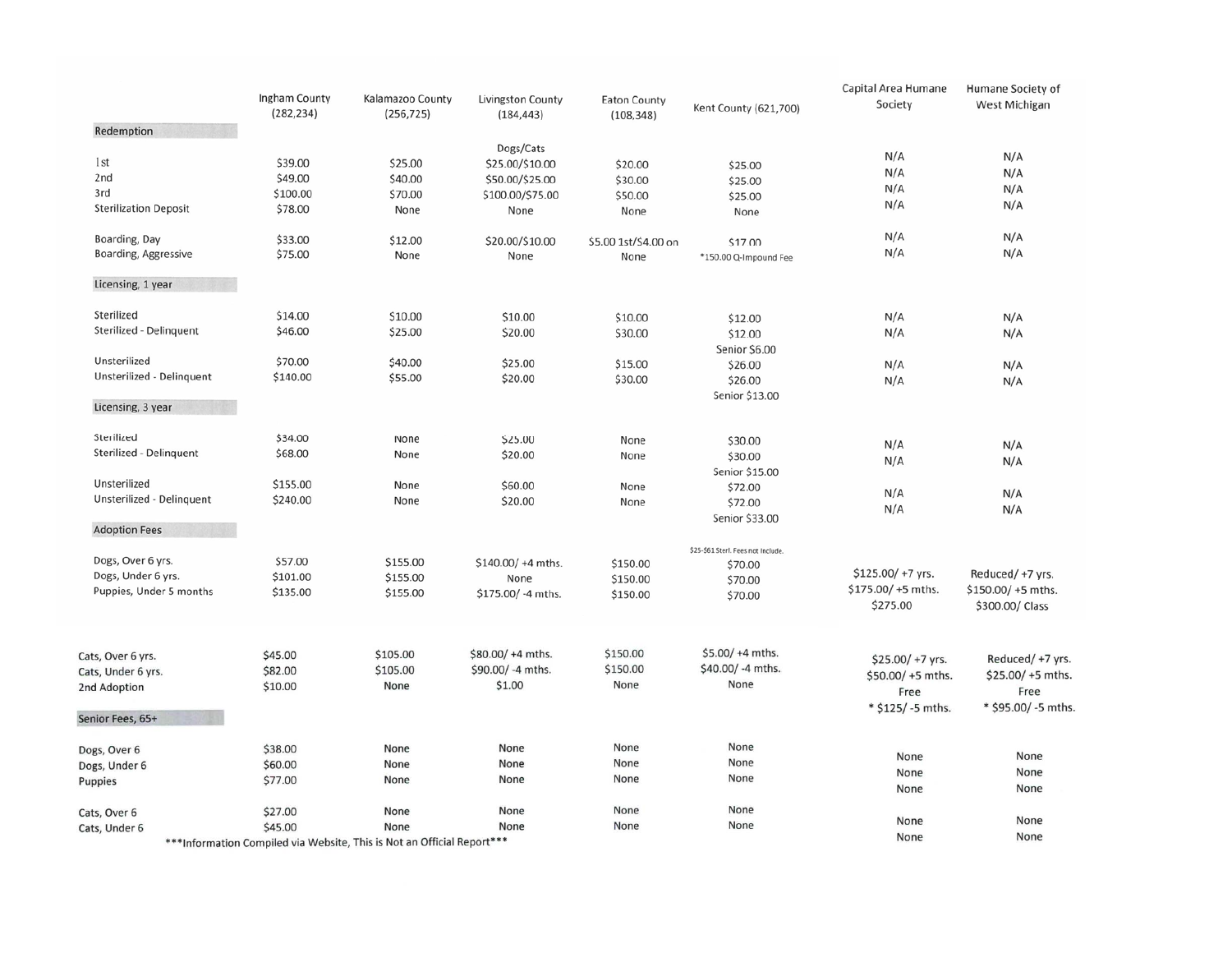| Location              |                                                   | <b>2016 Cost</b> |                 |                     |               | 2016     | 2016              |                |                |                   |                           |  |
|-----------------------|---------------------------------------------------|------------------|-----------------|---------------------|---------------|----------|-------------------|----------------|----------------|-------------------|---------------------------|--|
| of                    | Fee                                               | 2015             | <b>Increase</b> | 2016                | <b>Target</b> | 2015     | Calc.             | <b>Initial</b> |                | <b>Department</b> | <b>Additional</b>         |  |
| <b>Service</b>        | <b>Description</b>                                | Cost             | Factor          | Cost                | Percent       | Fee      | Fee               | Prop. Fee      | <b>Units</b>   | <b>Recommend</b>  | Revenue                   |  |
| <b>Animal Control</b> | <b>Enforcement/Dog License Fees</b>               |                  |                 |                     |               |          |                   |                |                |                   |                           |  |
| <b>Animal Control</b> | <b>Sterilized</b>                                 | \$59.83          | 1.60%           | \$60.79             | 25.0%         | \$14.00  | \$15.20           | \$15.00        | 15,000         | \$14.00           | \$0                       |  |
| <b>Animal Control</b> | Sterilized - Delinquent                           | \$192.99         | 1.60%           | \$196.08            | 25.0%         | \$46.00  | \$49.02           | \$47.00        | 2,500          | \$24.00           | (\$55,000                 |  |
| <b>Animal Control</b> | NEW - Sterilized - Senior 65+                     | \$0.00           | 1.60%           | \$7.00              | 50.0%         | \$0.00   | \$0.00            | \$7.00         | $\overline{0}$ | \$7.00            | \$0                       |  |
| <b>Animal Control</b> | Sterilized - 3 year License                       | \$136.46         | 1.60%           | \$138.65            | 25.0%         | \$34.00  | \$34.66           | \$34.00        | 3,000          | \$34.00           | \$0                       |  |
| <b>Animal Control</b> | Sterilized Delinquent - 3 year                    | \$140.00         | 1.60%           | \$142.24            | 25.0%         | \$68.00  | \$35.56           | \$68.00        | 151            | \$68.00           | $\overline{50}$           |  |
| <b>Animal Control</b> | NEW - Sterilized - 3 year License - Senior 65+    | \$0.00           | 1.60%           | \$17.00             | 50.0%         | \$0.00   | \$0.00            | \$17.00        | $\overline{0}$ | \$17.00           | $\overline{50}$           |  |
| <b>Animal Control</b> | Un-Sterilized                                     | \$188.94         | 1.60%           | \$191.97            | 75.0%         | \$70.00  | \$143.97          | \$75.00        | 4,000          | \$40.00           | (\$120,000                |  |
| <b>Animal Control</b> | Un-Sterilized - Delinquent                        | \$377.88         | 1.60%           | \$383.93            | 75.0%         | \$140.00 | \$287.95          | \$145.00       | 500            | \$80.00           | (\$30,000                 |  |
| <b>Animal Control</b> | NEW - Un-Sterilized - Senior 65+                  | \$0.00           | 1.60%           | \$20.00             | 50.0%         | \$20.00  | \$0.00            | \$0.00         | 0              | \$20.00           | \$0                       |  |
| <b>Animal Control</b> | Un-Sterilized - 3 year License                    | \$454.88         | 1.60%           | \$462.16            | 75.0%         | \$155.00 | \$346.62          | \$160.00       | 250            | \$100.00          | (\$13,750                 |  |
| <b>Animal Control</b> | Un-Sterilized Delinquent - 3 year                 | \$454.88         | 1.60%           | \$462.16            | 75.0%         | \$240.00 | \$346.62          | \$250.00       | 3 <sup>l</sup> | \$200.00          | (\$120                    |  |
| <b>Animal Control</b> | NEW - Un-Sterilized - 3 year License - Senior 65+ | \$0.00           | 1.60%           | \$50.00             | 50.0%         | \$50.00  | \$0.00            | \$0.00         | 0              | \$50.00           | \$0                       |  |
| <b>Animal Control</b> | <b>Boarding Fee-Dangerous Animals</b>             | \$92.37          | 1.60%           | \$93.85             | 100.0%        | \$75.00  | \$93.85           | \$80.00        | 300            | \$0.00            | (\$22,500                 |  |
| <b>Animal Control</b> | <b>Boarding Fee per day-others</b>                | \$45.49          | 1.60%           | \$46.22             | 75.0%         | \$33.00  | \$34.66           | \$34.00        | 1,900          | \$20.00           | (\$24,700                 |  |
| <b>Animal Control</b> | <b>Adoption Fee</b>                               |                  |                 |                     |               |          |                   |                |                |                   | \$0                       |  |
| <b>Animal Control</b> | Dogs(under six years of age)                      | \$97.48          | 1.60%           | \$99.04             | 75.0%         | \$72.00  | \$74.28           | \$73.00        | 550            | \$73.00           | \$550                     |  |
| <b>Animal Control</b> | Dogs(six years or older)                          | \$25.19          | 1.60%           | \$25.60             | 75.0%         | \$18.00  | \$19.20           | \$19.00        | 100            | \$19.00           | \$100                     |  |
| <b>Animal Control</b> | Puppies(age-four months or less)                  | \$146.22         | 1.60%           | \$148.56            | 75.0%         | \$110.00 | \$111.42          | \$110.00       | 190            | \$110.00          | \$0                       |  |
| <b>Animal Control</b> | Cats(under six years of age)                      | \$83.97          | 1.60%           | $\overline{$85.32}$ | 75.0%         | \$62.00  | \$63.99           | \$63.00        | 450            | \$63.00           | \$450                     |  |
| <b>Animal Control</b> | Cats(six years or older)                          | \$33.59          | 1.60%           | \$34.13             | 75.0%         | \$25.00  | \$25.60           | \$25.00        | 50             | \$25.00           | \$0                       |  |
| <b>Animal Control</b> | Kittens(age-four months or less)                  | \$67.18          | 1.60%           | \$68.25             | 75.0%         | \$59.00  | \$51.19           | \$59.00        | 190            | \$59.00           | \$0                       |  |
| <b>Animal Control</b> | <b>Animal Redemption</b>                          |                  |                 |                     |               |          |                   |                |                |                   | $\sqrt{6}$                |  |
| <b>Animal Control</b> | <b>Animal Redemption - 1st offense</b>            | \$41.99          | 1.60%           | \$42.66             | 75.0%         | \$31.00  | \$31.99           | \$31.00        | 350            | \$25.00           | (S2, 100)                 |  |
| <b>Animal Control</b> | <b>Animal Redemption - 2nd offense</b>            | \$50.38          | 1.60%           | \$51.19             | 100.0%        | \$50.00  | \$51.19           | \$51.00        | 50             | \$40.00           | $($ \$50 $($              |  |
| <b>Animal Control</b> | <b>Animal Redemption - 3rd offense</b>            | \$96.49          | 1.60%           | \$98.04             | 100.0%        | \$100.00 | \$98.04           | \$100.00       | 20             | \$70.00           | (\$600                    |  |
| <b>Animal Control</b> | Animal Redemption - after 3rd offense             | \$151.15         | 1.60%           | \$153.57            | 100.0%        | \$150.00 | \$153.57          | \$150.00       | 3              | \$150.00          | \$0                       |  |
| <b>Animal Control</b> | <b>Euthanasia Fee</b>                             | \$179.62         | 1.60%           | \$182.49            | 100.0%        |          | \$120.00 \$182.49 | \$125.00       | 50             | \$125.00          | \$250                     |  |
| <b>Animal Control</b> | <b>Ten Dog Kennel Inspection Fee</b>              | \$153.96         | 1.60%           | \$156.42            | 100.0%        |          | \$150.00 \$156.42 | \$155.00       | 10             | \$155.00          | \$50                      |  |
| <b>Animal Control</b> | Over Ten Dog Kennel Inspection Fee                | \$179.62         | 1.60%           | \$182.49            | 100.0%        |          | \$175.00 \$182.49 | \$180.00       | 10             | \$180.00          | \$50                      |  |
| <b>Animal Control</b> | <b>Owner Surrender</b>                            | \$45.49          | 1.60%           | \$46.22             | 100.0%        | \$44.00  | \$46.22           | \$45.00        | 1,100          | \$45.00           | \$1,100                   |  |
| <b>Animal Control</b> | Owner Pick-up Fee                                 | \$45.49          | 1.60%           | \$46.22             | 100.0%        | \$45.00  | \$46.22           | \$46.00        | 40             | \$46.00           | \$40                      |  |
| <b>Animal Control</b> | Rabies Decap                                      | \$45.49          | 1.60%           | \$46.22             | 100.0%        | \$50.00  | \$46.22           | \$50.00        | 20             | \$50.00           | \$0                       |  |
| <b>Animal Control</b> | Tranq. At-Large Fee                               | \$45.49          | 1.60%           | \$46.22             | 100.0%        | \$45.00  | \$46.22           | \$46.00        | 40             | \$46.00           | \$40                      |  |
| <b>Animal Control</b> | Rabies vaccination on redeemed dogs               | \$20.53          | 1.60%           | \$20.86             | 100.0%        | \$20.00  | \$20.86           | \$20.00        | 350            | \$20.00           | \$0                       |  |
| <b>Animal Control</b> | Bordatella Vaccination-redeemed dogs              | \$19.39          | 1.60%           | \$19.70             | 100.0%        | \$19.00  | \$19.70           | \$19.00        | 490            | \$19.00           | $\overline{50}$           |  |
| <b>Animal Control</b> | Spay/neuter deposit-Owners redeeming pet          | \$80.14          | 1.60%           | \$81.42             | 100.0%        | \$80.00  | \$81.42           | \$81.00        | 212            | \$80.00           | $\overline{60}$           |  |
|                       |                                                   |                  |                 |                     |               |          |                   |                |                |                   |                           |  |
|                       |                                                   |                  |                 |                     |               |          |                   |                |                | <b>Total</b>      | ( \$266, 640]             |  |
|                       |                                                   |                  |                 |                     |               |          |                   |                |                |                   | with proposed adjustments |  |